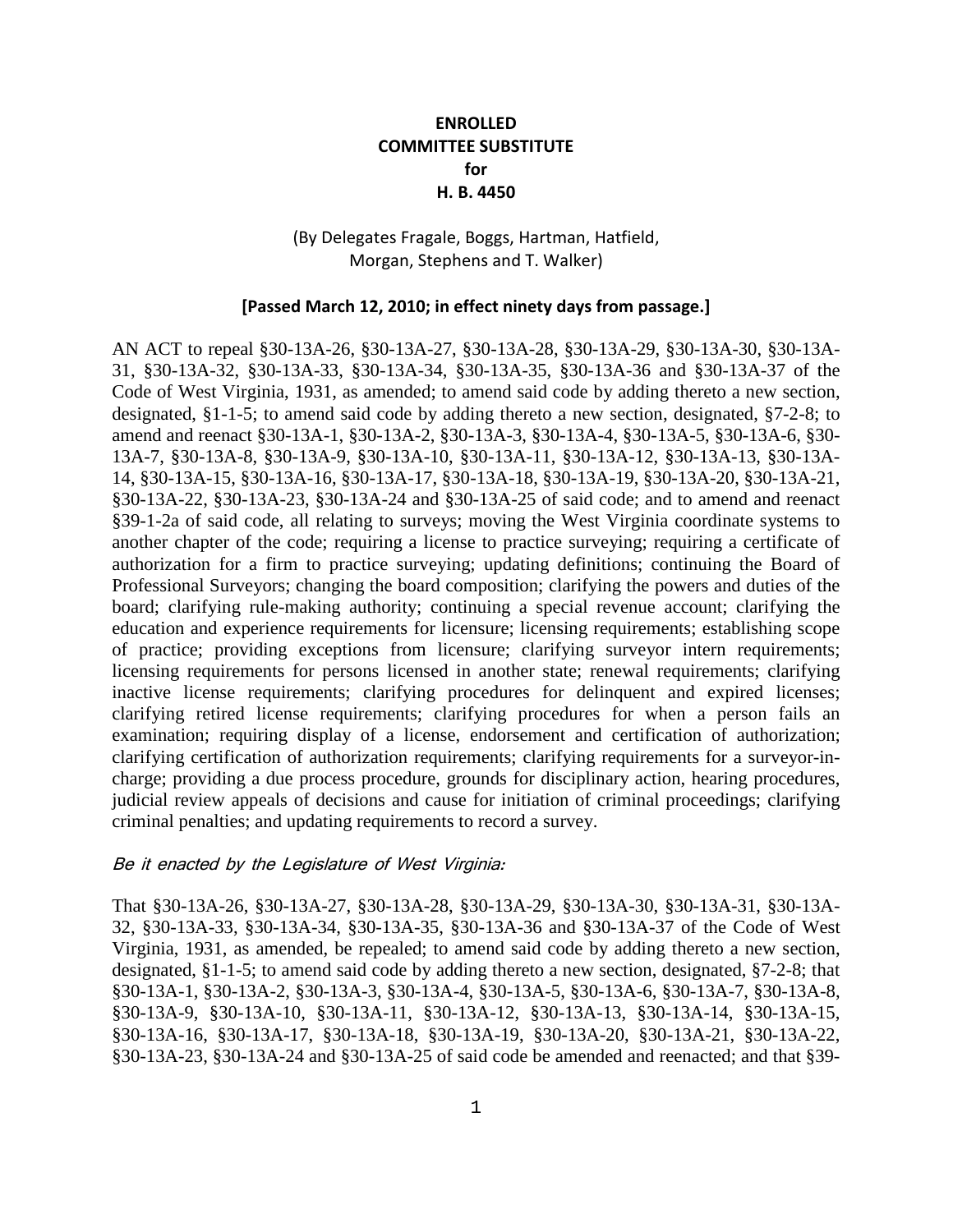1-2a of said code be amended and reenacted, all to read as follows: **CHAPTER 30. PROFESSIONS AND OCCUPATIONS.**

## **ARTICLE 13A. LAND SURVEYORS.**

## **§30-13A-1. Unlawful acts.**

(a) It is unlawful for any person to practice or offer to practice surveying in this state without a license issued under the provisions of this article, or advertise or use any title or description tending to convey the impression that they are a surveyor, unless such person has been licensed under the provisions of this article.

(b) It is unlawful for any firm to practice or offer to practice surveying in this state without a certificate of authorization issued under the provisions of this article, or advertise or use any title or description tending to convey the impression that it is a surveying firm, unless such firm has been issued a certificate of authorization under the provisions of this article.

## **§30-13A-2. Applicable law.**

The practice of surveying and the West Virginia Board of Professional Surveyors are subject to the provisions of article one of this chapter, the provisions of this article and the board's rules.

## **§30-13A-3. Definitions.**

As used in this article, the following words and terms have the following meanings:

(a) "Applicant" means a person making application for a license or a firm making application for a certificate of authorization, under the provisions of this article.

(b) "Board" means the West Virginia Board of Professional Surveyors.

(c) "Boundary survey" means a survey, in which property lines and corners of a parcel of land have been established by a survey and a description of survey has been written and a plat has been prepared for the property.

(d) "Cadastral survey" means a survey representing the ownership, relative positions and dimensions of land, objects and estates.

(e) "Certificate holder" means a firm holding a certificate of authorization issued by the board.

(f) "Certificate of authorization" means a certificate issued under the provisions of this article to a firm providing surveying services.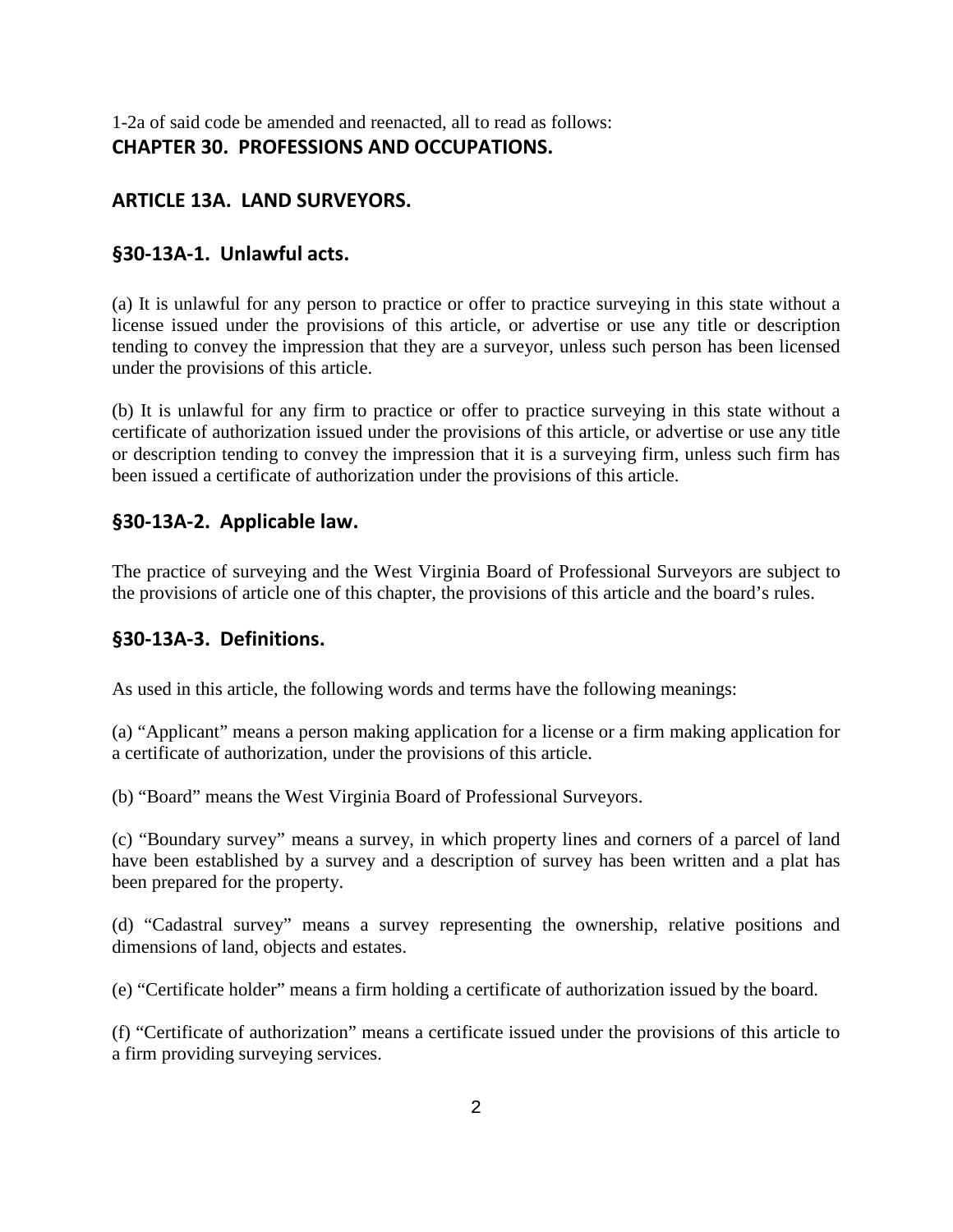(g) "Construction survey" means the laying of stakes for a construction project.

(h) "Direct supervision" means the responsible licensee is in direct control of all field and office surveying operations. Direct control does not necessarily require the actual physical presence of the responsible licensee at the site of the survey, nor prohibit the responsible licensee from maintaining simultaneous direct supervision of more than one survey.

(i) "Endorsee" means a person holding an endorsement to practice in a specialized field of surveying issued by the board under the provisions of this article.

(j) "Endorsement" means an authorization, in addition to a professional surveyor license, to practice in a specialized field of surveying issued by the board.

(k) "Firm" means any nongovernmental business entity, including an individual, association, partnership or corporation, providing surveying services.

(l)"Geodetic control survey" means a survey involving the precise measurement of points on the earth's surface which form the framework or control for a large map or project.

(m) "Geographic information system (GIS)" means a system of hardware, software and procedures designed to support the capture and management of spatially referenced information.

(n) "Hydrographic survey" means a survey that measures and determines the topographic features of water bodies and the adjacent land areas, including the width, depth and course of water bodies and other relative features.

(o) "Inactive" means the status granted by the board to a licensee or endorsee.

(p) "Land information system (LIS)" means a system of hardware, software and procedures designed to support the capture and management of spatially referenced information.

(q) "License" means a surveying license issued under the provisions of this article.

(r) "Licensee" means a person holding a surveying license issued under the provisions of this article.

(s) "Metes and bounds" means a description where the land or the associated effects on the land have been measured by starting at a known point and describing, in sequence, the lines by direction and distance forming the boundaries of the land or a defined area relative to the physical land features, associated effects or structural improvements on the land.

(t) "Monument" means a permanent marker, either boundary or nonboundary, used to establish corners or mark boundary lines of a parcel of land or reference the geospatial relationship of other objects.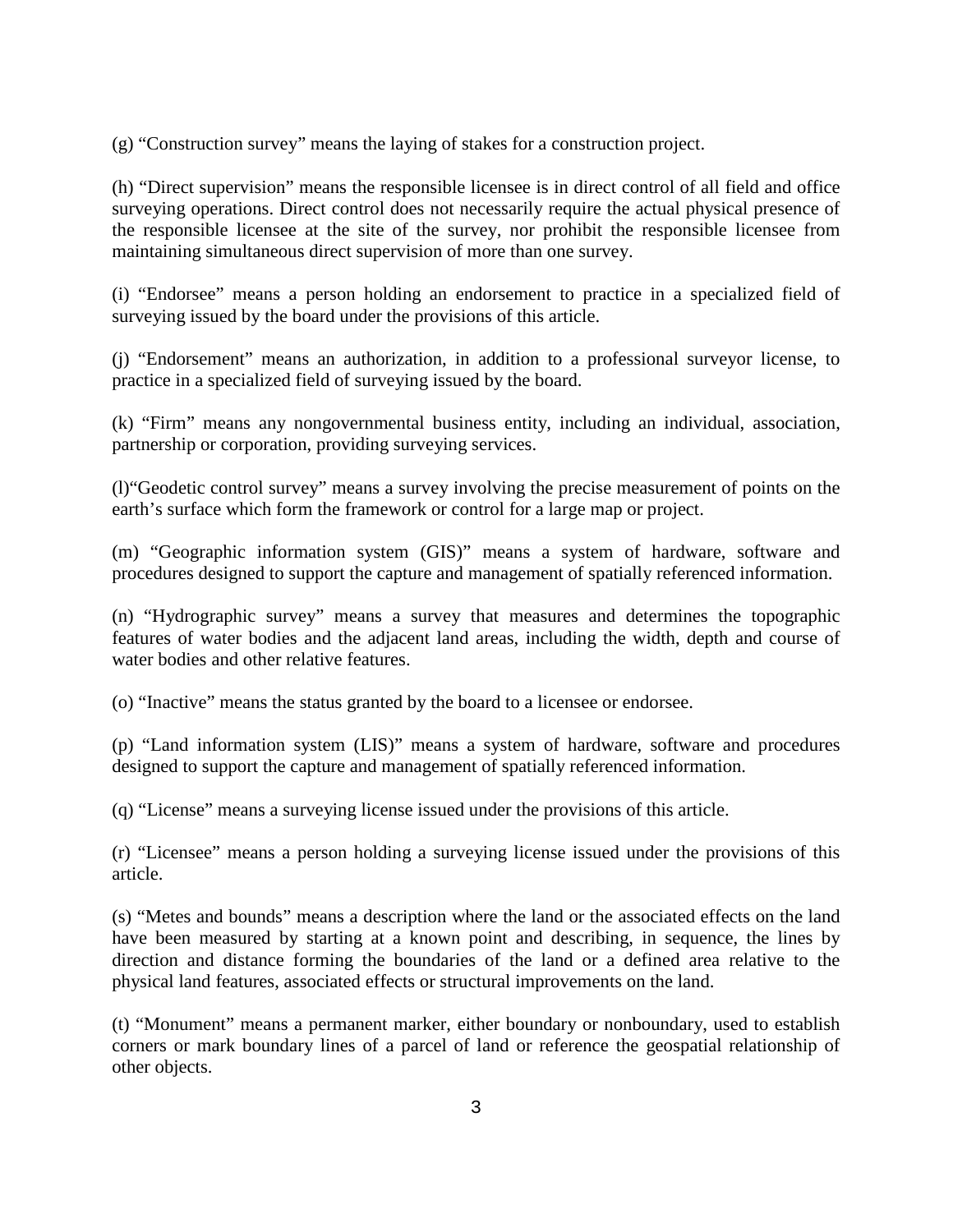(u) "Mortgage/loan inspection survey" means a survey in which property lines and corners have not been established.

(v) "Oil or gas well survey" means a survey and plat of a proposed oil or gas well, including the location of the well, the surface or mineral tract on which the well is located, the physical features surrounding the well, all creeks or streams near the well and any other identifying characteristics of the land to specify the location of the well. An oil or gas well survey must be performed in accordance with other provisions of this code affecting oil and gas well surveys.

(w) "Partition survey" means a survey where the boundary lines of a newly created parcel of land are established and the new corners are monumented.

(x) "Photogrammetry" means the use of aerial photography, other imagery and surveying principles to prepare scaled maps or other survey products reflecting the contours, features and fixed works of the earth's surface.

(y) "Practice of surveying" means providing professional surveying services, including consulting, investigating, expert testimony, evaluating, planning, mapping and surveying.

(z) "Responsible charge" means direct control of surveying work under the direct supervision of a licensee or person authorized in another state or country to engage in the practice of surveying.

(aa) "Retracement survey" means a survey where the boundary lines and corners of a parcel of land are reestablished from an existing legal or deed description.

(bb) "Strip" means a description of an area by reference to an alignment, usually a right-of-way or an easement, stating the number of feet on each side of the alignment, the relative position of the alignment, a reference to the measurements and monuments where the alignment crosses a parcel of land and the source of title for each parcel of land the alignment crosses.

(cc) "Subdivision" means the division of a lot, tract or parcel of land into two or more lots, tracts or parcels of land.

(dd) "Surface mine survey" means a survey of the surface mine permit area, including the location of the surface mine, the surface or mineral tracts on which the surface mine is located, the physical features surrounding the surface mine, all creeks or streams near the surface mine and any other identifying characteristics of the land to specify the location of the surface mine permit area. A surface mine survey must be performed in accordance with other provisions of this code affecting surface mine surveys.

(ee) "Survey" or "land survey" means to measure a parcel of land and ascertain its boundaries, corners and contents or make any other authoritative measurements.

(ff) "Surveying" or "land surveying" means providing, or offering to provide, professional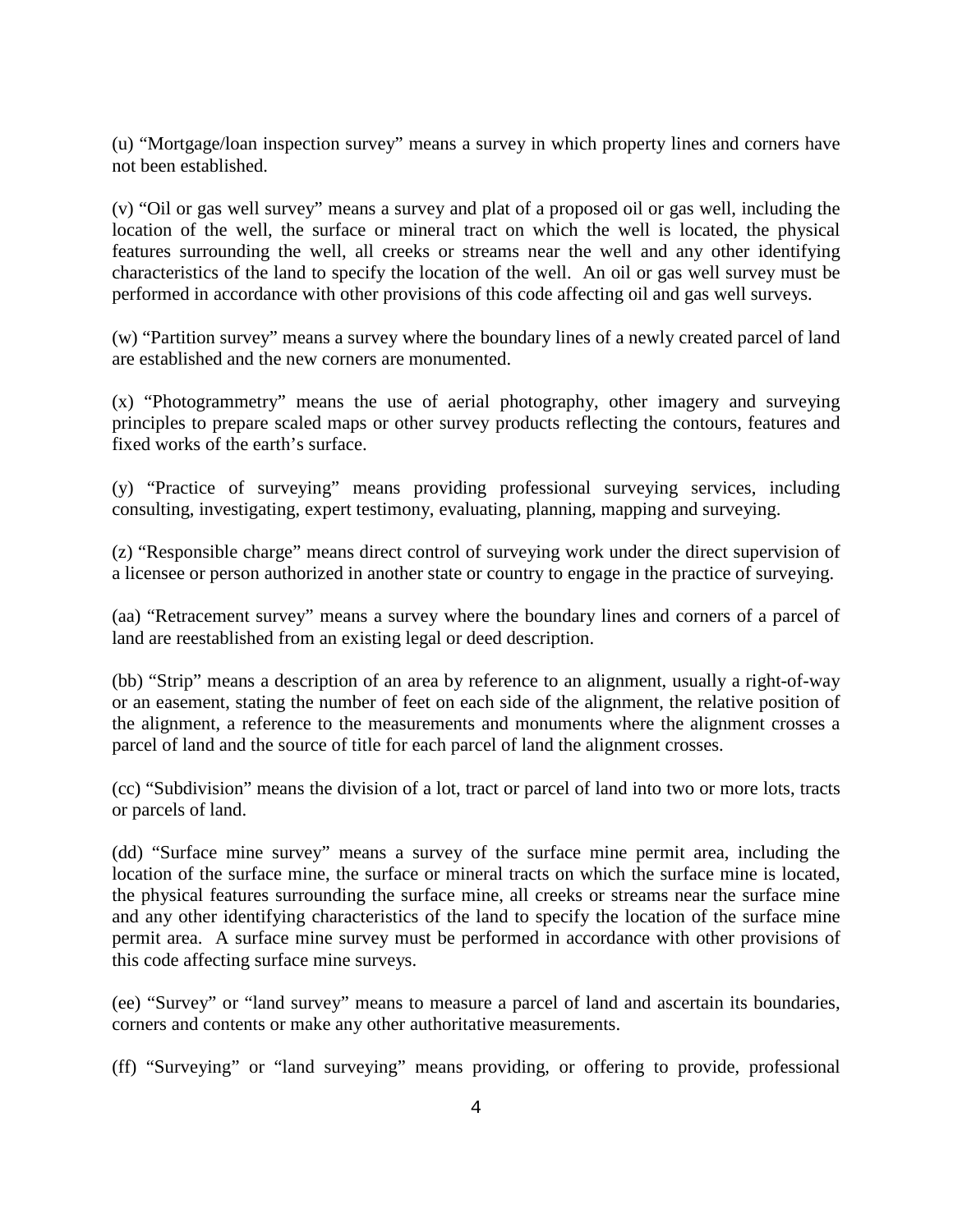services using such sciences as mathematics, geodesy, and photogrammetry, and involving both:

(1) The making of geometric measurements and gathering related information pertaining to the physical or legal features of the earth, improvements on the earth, the space above, on or below the earth; and

(2) Providing, utilizing or developing the same into survey products such as graphics, data, maps, plans, reports, descriptions or projects. Professional services include acts of consultation, investigation, testimony evaluation, expert technical testimony, planning, mapping, assembling and interpreting gathered measurements and information related to any one or more of the following:

(A) Determining by measurement the configuration or contour of the earth's surface or the position of fixed objects thereon.

(B) Determining by performing geodetic surveys the size and shape of the earth or the position of any point on the earth.

(C) Determining the position for any survey control monument or reference point.

(D) Creating, preparing or modifying electronic, computerized or other data relative to the performance of the activities in the above-described paragraphs (A) through (C), inclusive, of this subdivision.

(E) Locating, relocating, establishing, reestablishing or retracing property lines or boundaries of any tract of land, road, right-of-way or easement.

(F) Making any survey for the division, subdivision, or consolidation of any tract or tracts of land.

(G) Locating or laying out alignments, positions or elevations for the construction of fixed works.

(H) Determining, by the use of principles of surveying, the position for any boundary or nonboundary survey monument or reference point, or establishing or replacing any such monument or reference point.

(I) Creating, preparing or modifying electronic or computerized or other data relative to the performance of the activities in the above-described paragraphs (E) through (H), inclusive, of this subdivision.

(3) Any person who engages in surveying, who by verbal claim, sign, advertisement, letterhead, card or in any other way represents themselves to be a professional surveyor, or who implies through the use of some other title that they are able to perform, or who does perform, any surveying service or work or any other service designated by the practitioner which is recognized as surveying, is practicing, or offering to practice,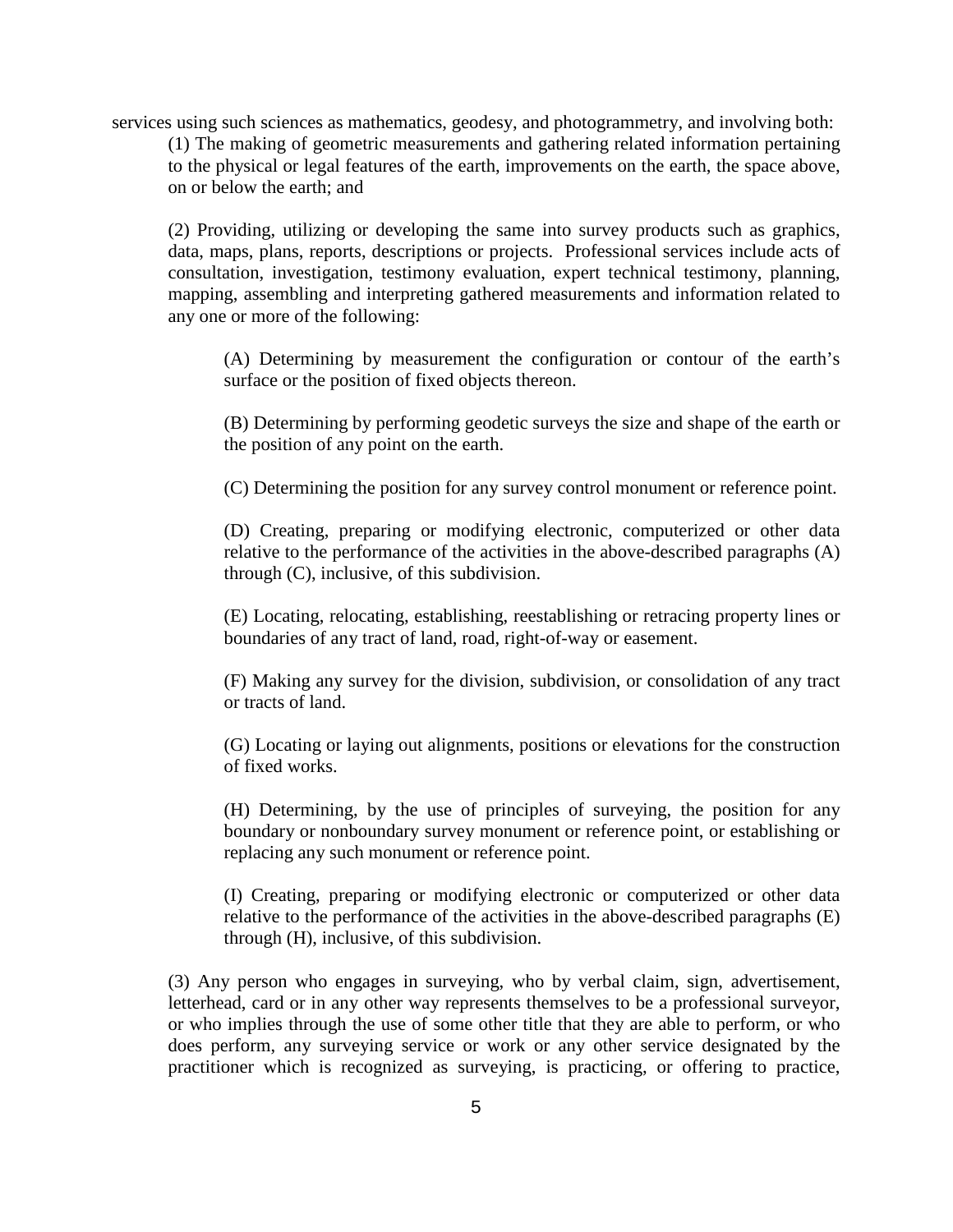surveying within the meaning and intent of this article.

(gg) "Surveyor", "professional surveyor" or "land surveyor" means a person licensed to practice surveying under the provisions of this article.

(hh) "Surveyor, retired", "professional surveyor, retired" or "land surveyor, retired" means a licensed surveyor no longer practicing surveying, who has chosen to retire and has been granted the honorific title of "Professional Surveyor, Retired".

(ii) "Surveyor-in-charge" means a licensee designated by a firm to oversee the surveying activities and practices of the firm.

(jj) "Surveyor intern" means a person who has passed an examination covering the fundamentals of land surveying.

(kk) "Underground survey" means a survey that includes the measurement of underground mine workings and surface features relevant to the underground mine, the placing of survey points (spads) for mining direction, the performance of horizontal and vertical control surveys to determine the contours of a mine, the horizontal and vertical location of mine features, and the preparation of maps, reports and documents, including mine progress maps and mine ventilation maps. An underground mine survey must be performed in accordance with other provisions of this code affecting underground mine surveys.

#### **§30-13A-4. Board of Professional Surveyors.**

(a) The "West Virginia Board of Professional Surveyors" is continued. Any member of the board, except the endorsed underground surveyor member, in office on July 1, 2010, may continue to serve until his or her successor has been appointed and qualified.

(b) Prior to July 1, 2010, the Governor, by and with the advice and consent of the Senate, shall appoint one licensed professional surveyor with at least ten years of experience in land surveying to replace the endorsed underground surveyor.

(c) Commencing July 1, 2010, the board shall consist of the following five members with staggered terms:

(1) Three licensed professional surveyors with at least ten years of experience in land surveying;

(2) One person who has a license in another field of practice other than surveying and also who has a surveyor license by examination and has practiced surveying for at least ten years; and

(3) One citizen member who is not regulated under the provisions of this article and does not perform any services related to the practice of surveying under the provisions of this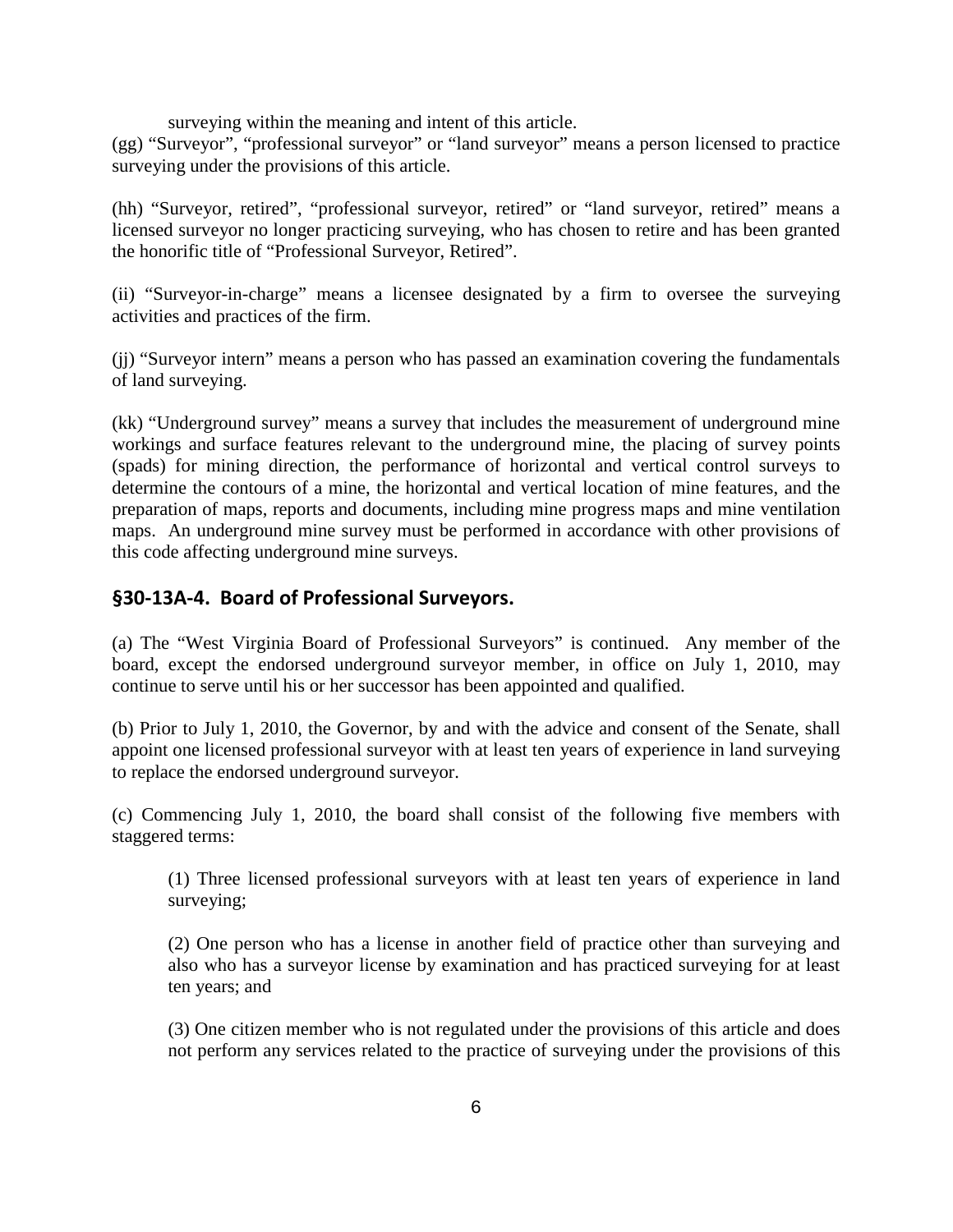article.

(d) Each licensed member of the board, at the time of his or her appointment, must have held a license in this state for a period of not less than three years immediately preceding the appointment.

(e) Each member must be appointed by the Governor, by and with the advice and consent of the Senate, and must be a resident of this state during the appointment term.

(f) The term of each board member is four years.

(g) No member may serve more than two consecutive full terms and any member having served two full terms may not be appointed for one year after completion of his or her second full term. A member shall continue to serve until his or her successor has been appointed and qualified.

(h) The Governor may remove any member from the board for neglect of duty, incompetency or official misconduct.

(i) A licensed member of the board immediately and automatically forfeits membership to the board if his or her license to practice is suspended or revoked.

(j) A member of the board immediately and automatically forfeits membership to the board if he or she is convicted of a felony under the laws of any jurisdiction or becomes a nonresident of this state.

(k) The board shall designate one of its members as chairperson and one member as secretary-treasurer.

(l) Each member of the board is entitled to receive compensation and expense reimbursement in accordance with section eleven, article one of this chapter.

(m) A majority of the members of the board shall constitute a quorum.

(n) The board shall hold at least one annual meeting. Other meetings shall be held at the call of the chairperson, or upon the written request of two members, at such time and place as designated in the call or request.

### **§30-13A-5. Powers and duties of the board.**

The board has all the powers and duties set forth in article one of this chapter and also the following powers and duties:

- (1) Hold meetings, conduct hearings and administer examinations and reexaminations;
- (2) Set the requirements for a license, endorsement, surveyor-in-charge and certificate of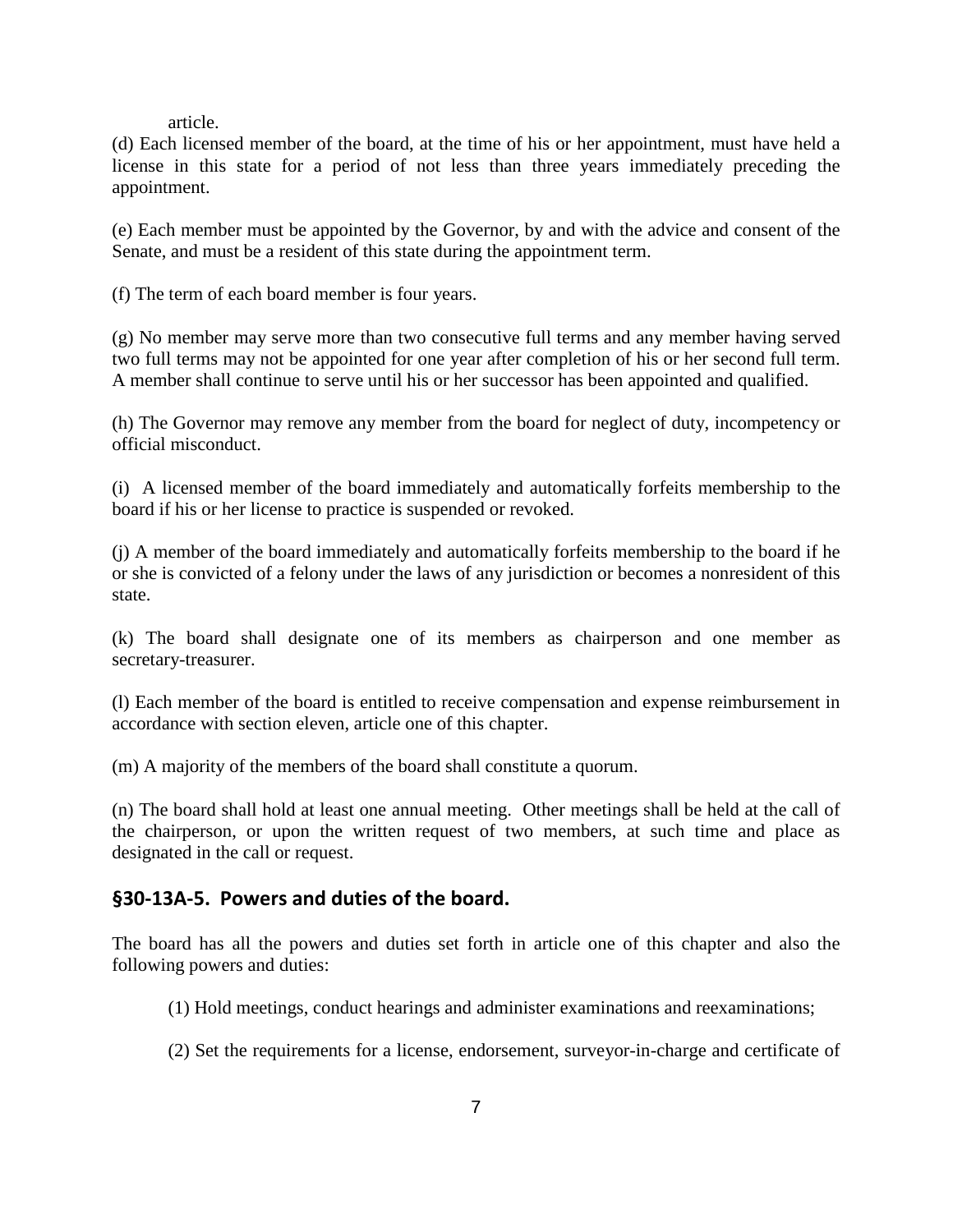authorization;

(3) Establish qualifications for licensure and procedures for submitting, approving and disapproving applications for a license, endorsement and certificate of authorization;

(4) Examine the qualifications of any applicant for a license and endorsement;

(5) Prepare, conduct, administer and grade examinations and reexaminations required under the provisions of this article;

(6) Determine the passing grade for the examinations and reexaminations required under the provisions of this article;

(7) Administer, or contract with third parties to administer, the examinations and reexaminations required under the provisions of this article;

(8) Maintain records of the examinations and reexaminations the board or a third party administers, including the number of persons taking the examination or reexamination and the pass and fail rate;

(9) Maintain an accurate registry of names and addresses of all licensees and endorsees;

(10) Maintain an accurate registry of names and addresses of firms holding a certificate of authorization;

(11) Establish the standards for surveys;

(12) Define the fees charged under the provisions of this article;

(13) Issue, renew, deny, suspend, revoke or reinstate licenses and endorsements, and discipline such persons;

(14) Issue, renew, deny, suspend, revoke or reinstate certificates of authorization and discipline such firms;

(15) Establish and implement the continuing education requirements for licensees and endorsees;

(16) Sue and be sued in its official name as an agency of this state;

(17) Hire, set the job requirements for, fix the compensation of and discharge investigators and the employees necessary to enforce the provisions of this article;

(18) Investigate alleged violations of the provisions of this article, the rules promulgated hereunder, and orders and final decisions of the board;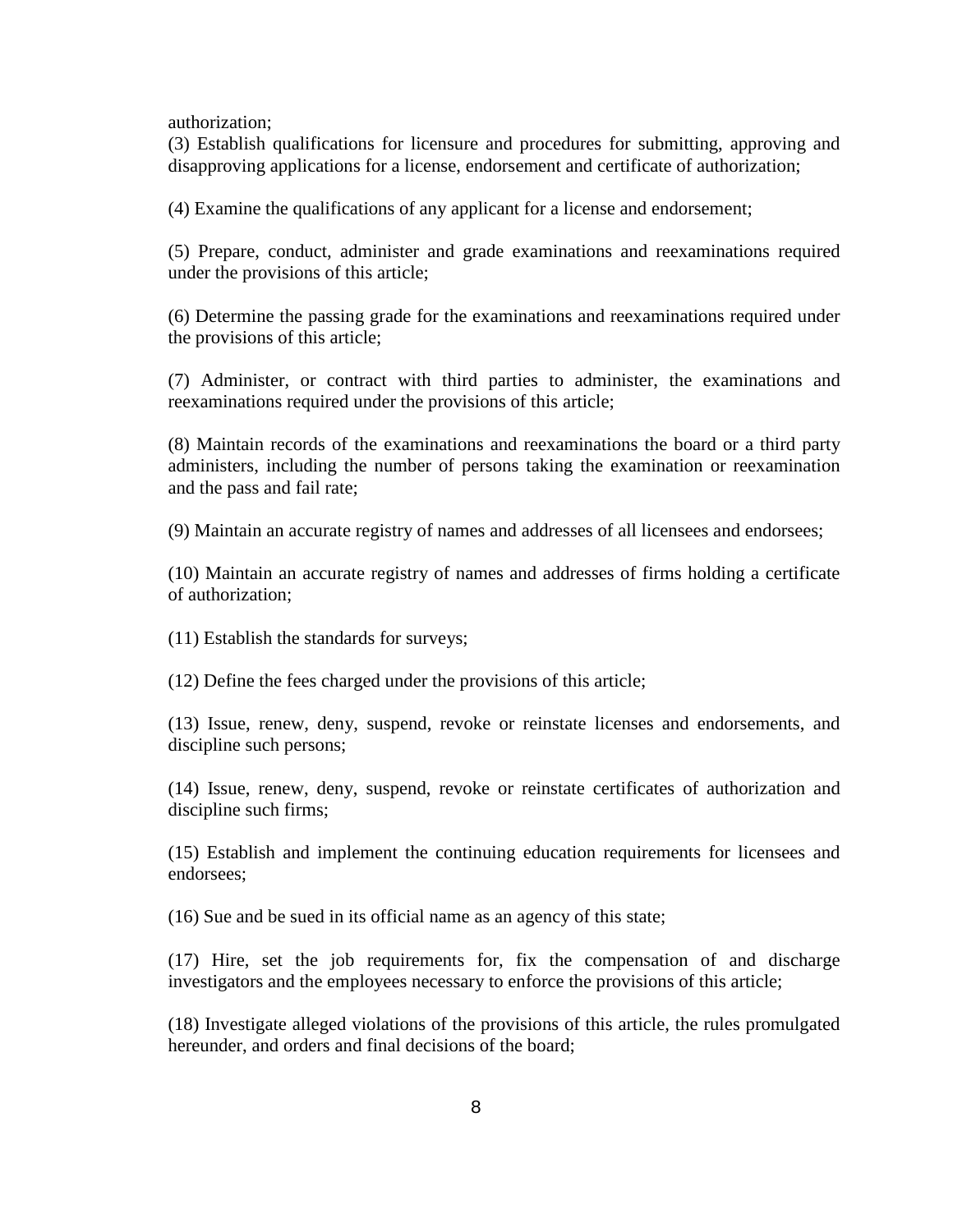(19) Conduct hearings upon charges calling for discipline of a licensee, endorsee or certificate holder, or revocation or suspension of a license, endorsement or certificate of authorization;

(20) Set disciplinary action and issue orders;

(21) Propose rules in accordance with the provisions of article three, chapter twenty-ninea of this code to implement the provisions of this article; and

(22) Take all other actions necessary and proper to effectuate the purposes of this article.

#### **§30-13A-6. Rule-making authority.**

(a) The board shall propose rules for legislative approval in accordance with the provisions of article three, chapter twenty-nine-a of this code to implement the provisions of this article, including:

(1) Setting the standards and requirements for licensure, endorsement, surveyor-in-charge and certificate of authorization;

(2) Setting the procedure for examinations and reexaminations;

(3) Establishing requirements for third parties to administer examinations and reexaminations;

(4) Establishing procedures for the issuance and renewal of a license, endorsement and certificate of authorization;

(5) Setting a schedule of fees;

(6) Establishing and implementing requirements for continuing education for licensees and endorsees;

(7) Evaluating the curriculum, experience and the instructional hours required for a license and endorsement;

(8) Denying, suspending, revoking, reinstating or limiting the practice of a licensee, endorsee or certificate holder;

(9) Establishing electronic signature requirements;

(10) Establishing minimum standards for surveys;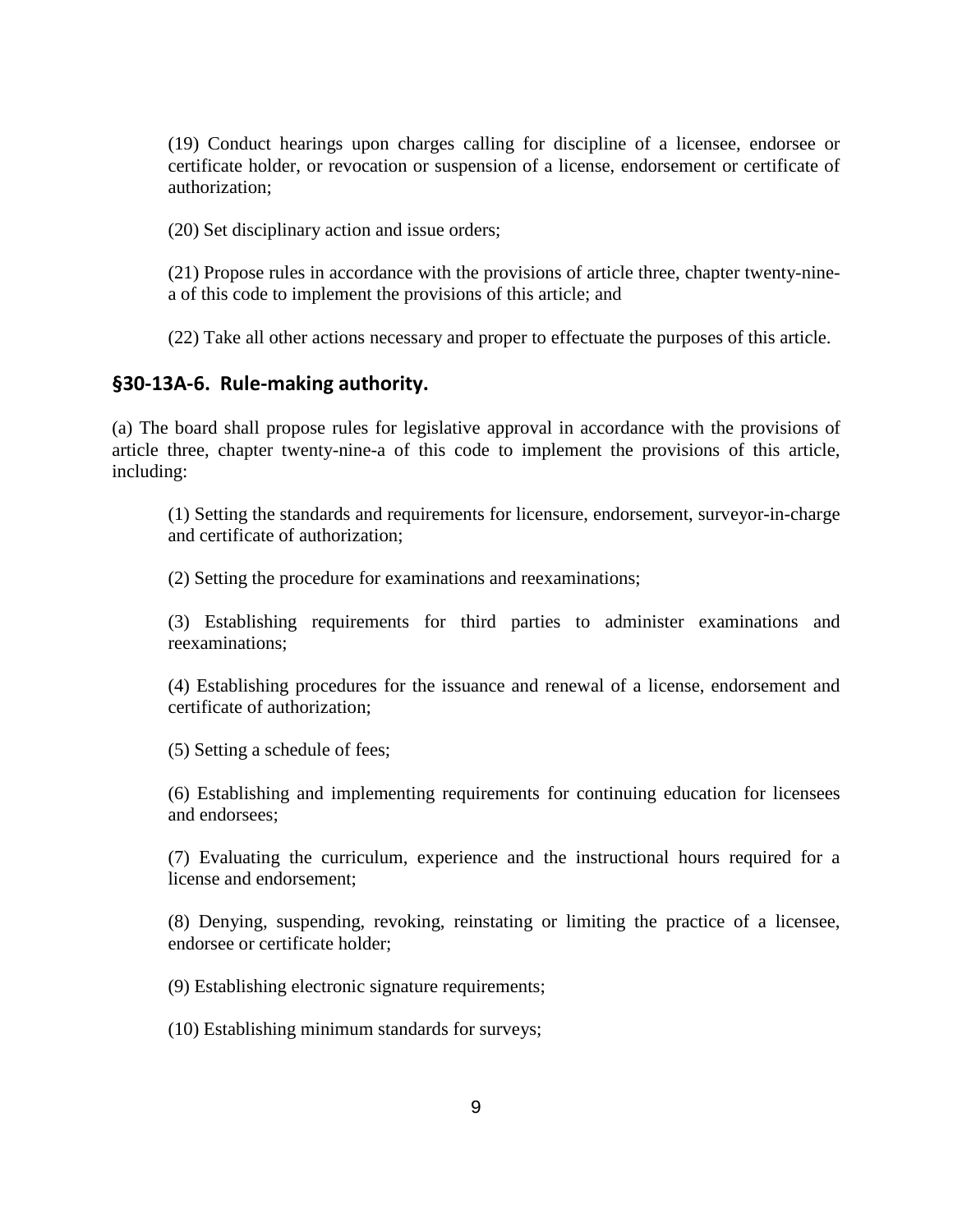- (11) Establishing a process to record plats;
- (12) Establishing seal and document certification standards; and

(13) Proposing any other rules or taking other action necessary to effectuate the provisions of this article.

(b) All rules in effect on July 1, 2010, shall remain in effect until they are amended, modified, repealed or replaced.

### **§30-13A-7. Fees; special revenue account; administrative fines.**

(a) All fees and other moneys, except administrative fines, received by the board shall be deposited in a separate special revenue fund in the State Treasury designated the "Board of Professional Surveyors Fund" which fund is continued. The fund shall be used by the board for the administration of this article. Except as may be provided in section eleven, article one of this chapter, the board shall retain the amounts in the special revenue fund from year to year. No compensation or expense incurred under this article is a charge against the General Revenue Fund.

(b) Any amounts received as fines imposed pursuant to this article shall be deposited into the General Revenue Fund of the State Treasury.

## **§30-13A-8. Education, experience and examination requirements for a surveying license.**

(a) Before a person may apply for a surveying license, the person must have completed one of the following educational, experience and examination requirements:

(1) Has a four-year degree or a bachelor degree in surveying approved by the board, which degree must include a minimum of thirty hours of surveying or surveying-related courses, has passed an examination in the fundamentals of land surveying, has two years or more of experience in surveying in responsible charge, has passed an examination in the principles and practice of land surveying and has passed the West Virginia examination;

(2) Has a four-year degree or a bachelor degree, has completed a minimum of thirty hours of surveying or surveying-related courses, has passed an examination in the fundamentals of land surveying, has four years or more of experience in surveying, including two years of experience in responsible charge under the direct supervision of a licensee or a person authorized in another jurisdiction to engage in the practice of surveying, has passed an examination in the principles and practice of land surveying and has passed the West Virginia examination; or

(3) Has a two-year degree or an associate degree in surveying or a related field approved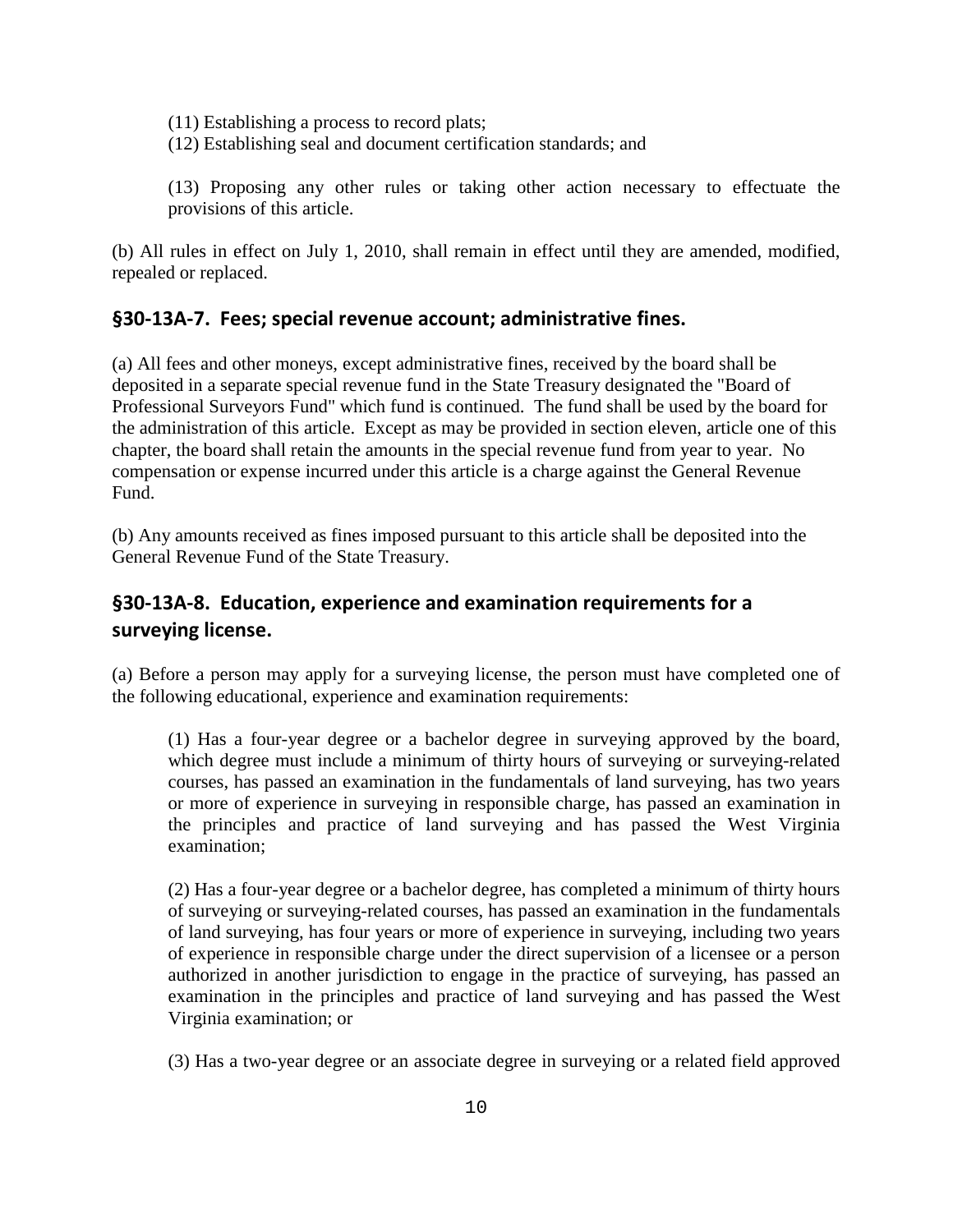by the board, which degree must include a minimum of thirty hours of surveying or surveying-related courses, has passed an examination in the fundamentals of land surveying, has four years or more of experience in surveying, including two years of experience in responsible charge under the direct supervision of a licensee or a person authorized in another state or country to engage in the practice of surveying, has passed an examination in the principles and practice of land surveying and has passed the West Virginia examination.

(b) A person graduating from a two-year or four-year approved surveying degree program with a grade point average of 3.0 or higher is permitted to take the examination in the fundamentals of land surveying during his or her final semester.

(c) A person must pass the examination in the fundamentals of land surveying and complete the work experience before he or she is allowed to take the examination in the principles and practice of land surveying and the West Virginia examination.

(d) The examination in the fundamentals of land surveying, the examination in the principles and practice of land surveying and the West Virginia examination shall each be held at least once each year at the time and place determined by the board. A person who fails to pass all or any part of an examination may apply for reexamination, as prescribed by the board, and shall furnish additional information and fees as required by the board.

(e) A person who began the education, experience or examination requirements and were approved by the board prior to December 31, 2004, have until December 31, 2012, to complete such requirements for licensure.

## **§30-13A-9. Surveying license requirements.**

(a) The board shall issue a surveying license to an applicant who meets the following requirements:

(1) Is of good moral character;

(2) Is at least eighteen years of age;

(3) Is a citizen of the United States or is eligible for employment in the United States;

(4) Holds a high school diploma or its equivalent;

(5) Has not been convicted of a crime involving moral turpitude; and

(6) Has completed all of one of the education, experience and examination requirements set out in section eight of this article.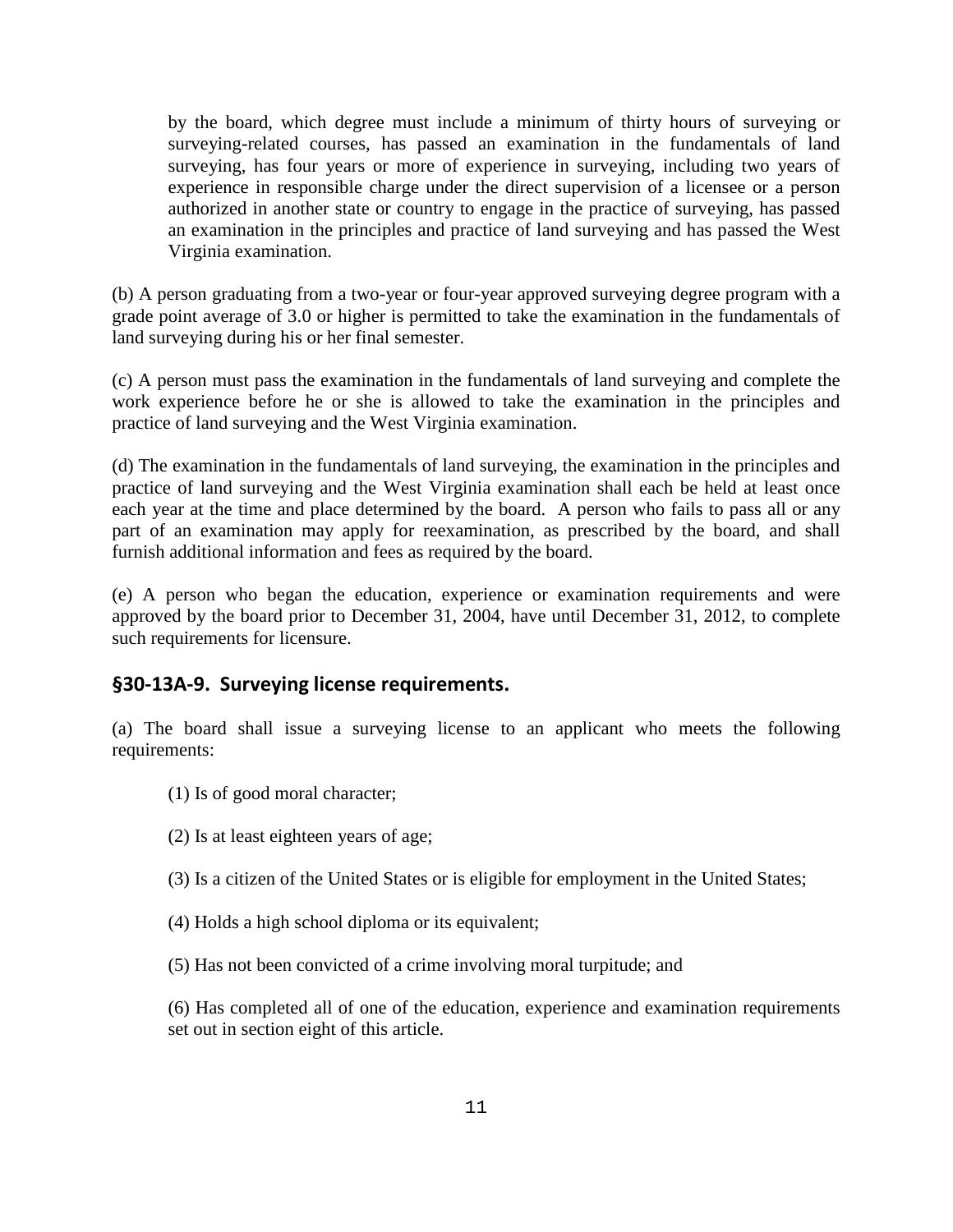(b) An application for a surveying license shall be made on forms provided by the board and include the following:

- (1) Name and address of the applicant;
- (2) Applicant's education and experience;
- (3) Location and date of passage of all the examinations;

(4) Names of five persons for reference, at least three of whom shall be licensees or persons authorized in another jurisdiction to engage in the practice of surveying, and who have knowledge of the applicant's work; and

(5) Any other information the board prescribes.

(c) An applicant shall pay all the applicable fees.

(d) A license to practice surveying issued by the board prior to July 1, 2010, shall for all purposes be considered a license issued under this article: *Provided*, That a person holding a license to practice surveying issued by the board prior to July 1, 2010, must renew the license pursuant to the provisions of this article.

#### **§30-13A-10. Scope of Practice.**

(a) A licensee may measure a parcel of land and ascertain its boundaries, corners and contents or make any other authoritative measurements. The practice of surveying can be any of the following, but not limited to:

(1) The performance of a boundary, cadastral, construction, geodetic control, hydrographic, land, mortgage/loan inspection, oil or gas well, partition, photogrammetry, retracement, subdivision or surface mine survey; or

(2) The location, relocation, establishment, reestablishment, laying out or retracement of any property line or boundary of any parcel of land or of any road or utility right-of-way, easement, strip or alignment or elevation of any fixed works by a licensed surveyor.

(b) Activities that must be performed under the responsible charge of a professional surveyor, unless specifically exempted in subsection (c) of this section, include, but are not limited to, the following:

(1) The creation of maps and georeferenced databases representing authoritative locations for boundaries, the location of fixed works, or topography;

(2) Maps and georeferenced databases prepared by any person, firm, or government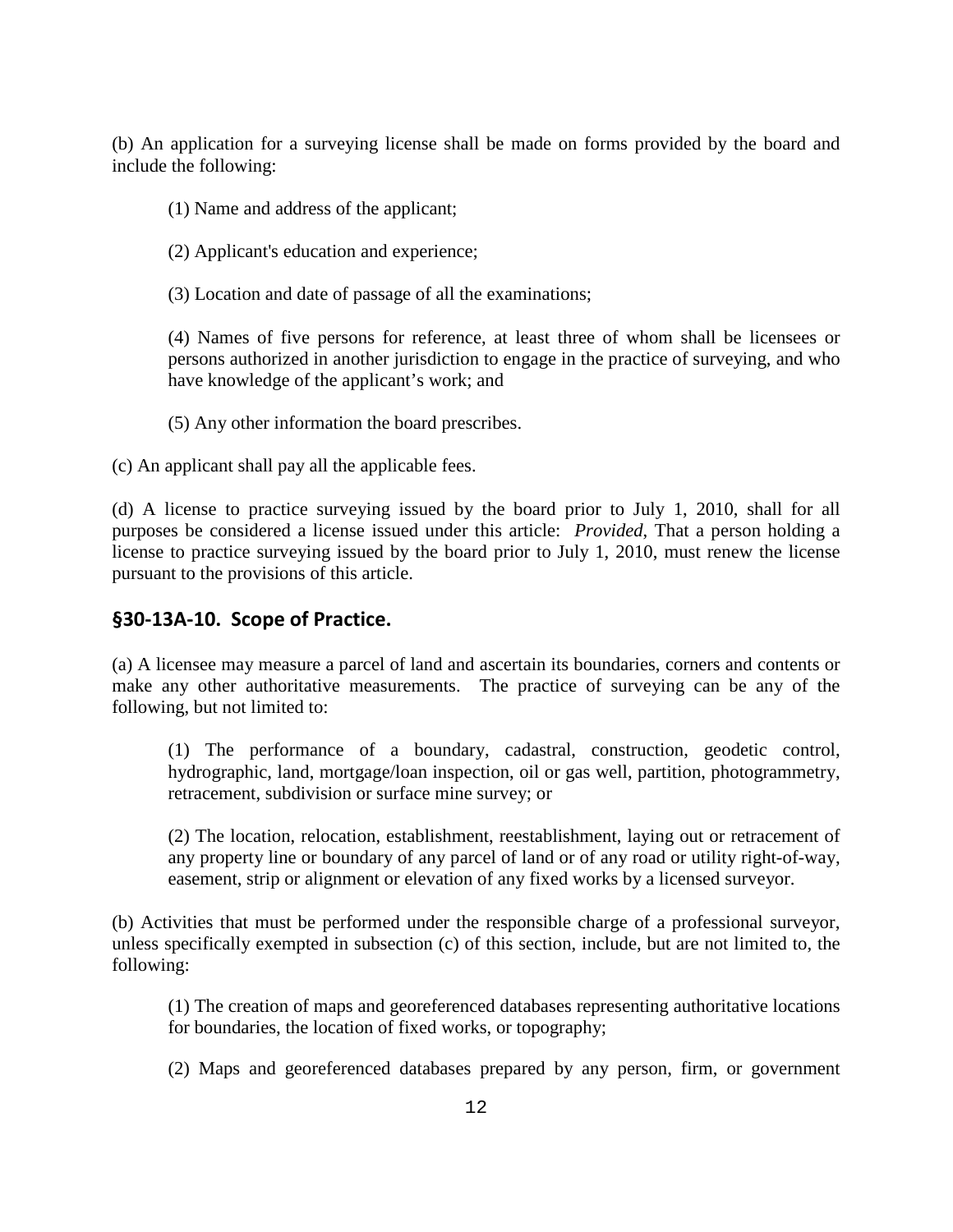agency where that data is provided to the public as a survey product;

(3) Original data acquisition, or the resolution of conflicts between multiple data sources, when used for the authoritative location of features within the following data themes: geodetic control, orthoimagery, elevation and hydrographic, fixed works, private and public boundaries, and cadastral information;

(4) Certification of positional accuracy of maps or measured survey data;

(5) Adjustment or authoritative interpretation of raw survey data;

(6) Geographic Information System (GIS) - based parcel or cadastral mapping used for authoritative boundary definition purposes wherein land title or development rights for individual parcels are, or may be, affected;

(7) Authoritative interpretation of maps, deeds, or other land title documents to resolve conflicting data elements;

(8) Acquisition of field data required to authoritatively position fixed works or cadastral data relative to geodetic control; and

(9) Analysis, adjustment or transformation of cadastral data of the parcel layer(s) with respect to the geodetic control layer within a GIS resulting in the affirmation of positional accuracy.

(c) The following items are not included as activities within the practice of surveying:

(1) The creation of general maps:

(A) Prepared by private firms or government agencies for use as guides to motorists, boaters, aviators, or pedestrians;

(B) Prepared for publication in a gazetteer or atlas as an educational tool or reference publication;

(C) Prepared for or by education institutions for use in the curriculum of any course of study;

(D) Produced by any electronic or print media firm as an illustrative guide to the geographic location of any event; or

(E) Prepared by laypersons for conversational or illustrative purposes. This includes advertising material and users guides.

(2) The transcription of previously georeferenced data into a GIS or LIS by manual or electronic means, and the maintenance thereof, provided the data are clearly not intended to indicate the authoritative location of property boundaries, the precise definition of the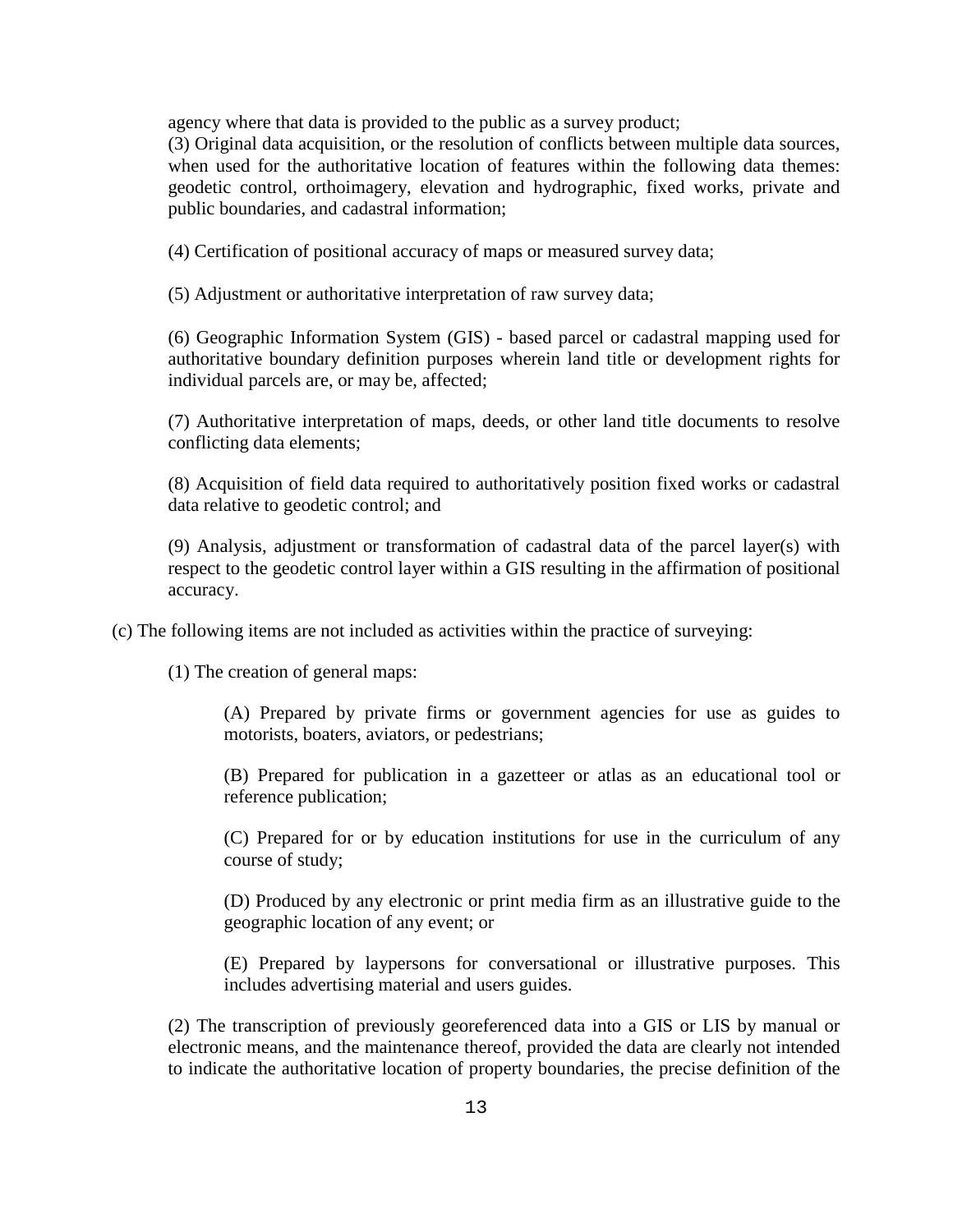shape or contour of the earth, and/or the precise location of fixed works of humans.

(3) The transcription of public record data, without modification except for graphical purposes, into a GIS- or LIS-based cadastre (tax maps and associated records) by manual or electronic means, and the maintenance of that cadastre, provided the data are clearly not intended to authoritatively represent property boundaries. This includes tax maps and zoning maps.

(4) The preparation of any document by any federal government agency that does not define real property boundaries. This includes civilian and military versions of quadrangle topographic maps, military maps, satellite imagery, and other such documents.

(5) The incorporation or use of documents or databases prepared by any federal agency into a GIS/LIS, including but not limited to federal census and demographic data, quadrangle topographic maps, and military maps.

(6) Inventory maps and databases created by any organization, in either hard-copy or electronic form, of physical features, facilities, or infrastructure that are wholly contained within properties to which they have rights or for which they have management responsibility. The distribution of these maps and/or databases outside the organization must contain appropriate metadata describing, at a minimum, the accuracy, method of compilation, data source(s) and date(s), and disclaimers of use clearly indicating that the data are not intended to be used as a survey product.

(7) Maps and databases depicting the distribution of natural resources or phenomena prepared by foresters, geologists, soil scientists, geophysicists, biologists, archeologists, historians, or other persons qualified to document such data.

(8) Maps and georeferenced databases depicting physical features and events prepared by any government agency where the access to that data is restricted by statute. This includes georeferenced data generated by law enforcement agencies involving crime statistics and criminal activities.

#### **§30-13A-11. Exemptions from licensing.**

(a) The following persons are exempt from licensure under the provisions of this article:

(1) Any employee of a person or firm, when such employee is engaged in the practice of land surveying exclusively for the person or firm, by which employed, or, if a corporation, its parents, affiliates or subsidiaries, and such person, firm, association or corporation does not hold himself, herself or itself out to the public as being engaged in the business of land surveying.

(2) Any employee or officer of the United States, this state or any political subdivision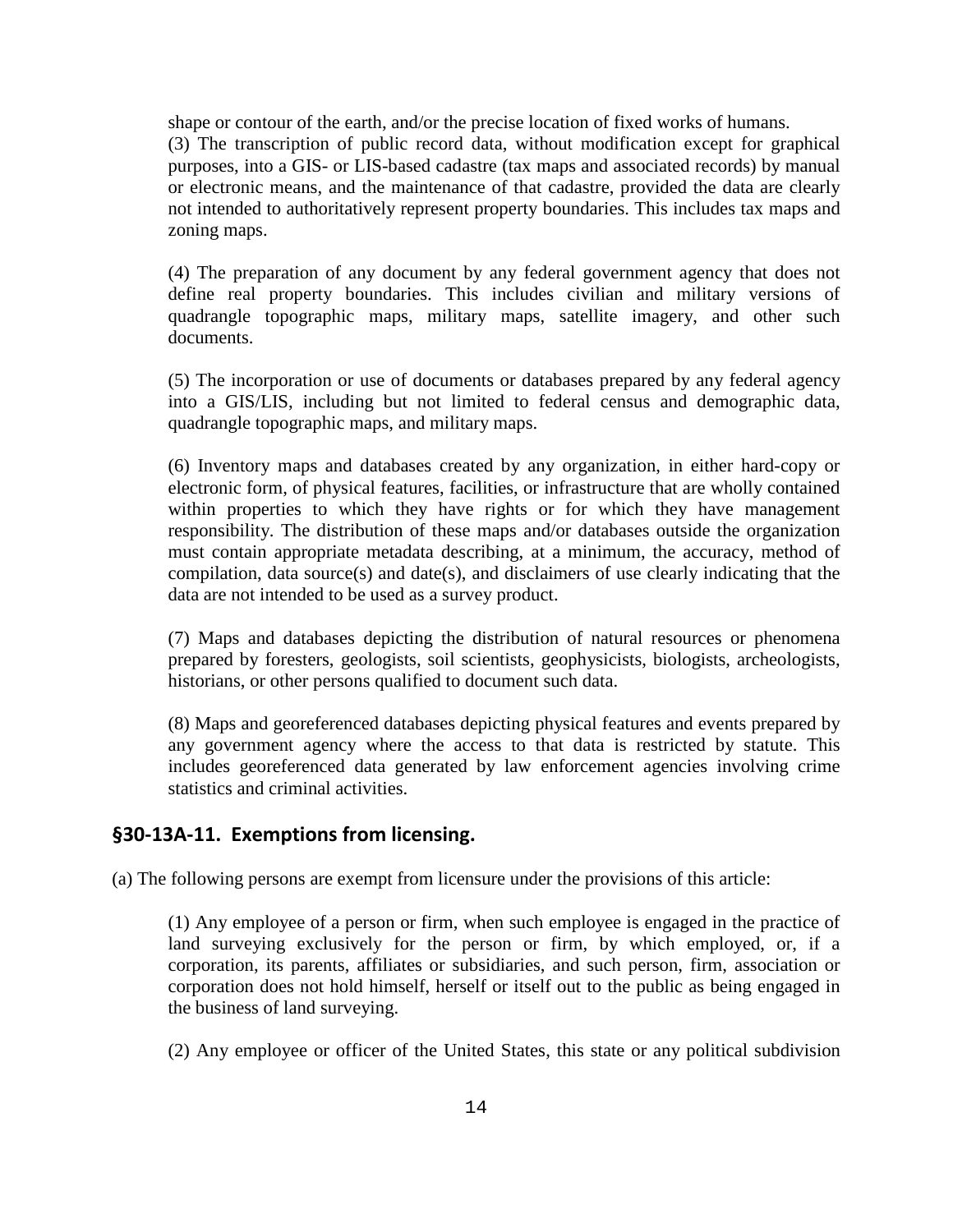thereof, or their agents, when such employee is engaged in the practice of land surveying exclusively for such governmental unit: *Provided,* That each county surveyor of lands first elected or first appointed after January 1, 2013, pursuant to section 1, article IX of the West Virginia Constitution, shall be a surveyor licensed pursuant to the provisions of this article and such licensee shall be in good standing.

(b) The minimum standards for surveys, established by the board, apply notwithstanding the exemptions provided by this section.

#### **§30-13A-12. Surveyor intern requirements.**

(a) To be recognized as a surveyor intern by the board, a person must meet the following requirements:

- (1) Is of good moral character;
- (2) Is at least eighteen years of age;
- (3) Is a citizen of the United States or is eligible for employment in the United States;
- (4) Holds a high school diploma or its equivalent;
- (5) Has not been convicted of a crime involving moral turpitude;

(6) Has completed one of the education requirements set out in section eight of this article; and

(7) Has passed an examination in the fundamentals of land surveying.

(b) A surveyor intern must pass the principles and practice of land surveying examination and the West Virginia examination within ten years of passing the fundamentals of land surveying examination. If the examinations are not passed within ten years, then the surveyor intern must retake the fundamentals of land surveying examination.

### **§30-13A-13. License from another state.**

The board may issue a license to practice surveying in this state to an applicant of good moral character who holds a valid license or other authorization to practice surveying from another state if the applicant demonstrates that:

(1) He or she or she holds a license or other authorization to practice surveying in another state which was granted after completion of educational, experience and examinations requirements substantially equivalent to those required in this state;

(2) He or she is not currently being investigated by a disciplinary authority of another state, does not have charges pending against his or her license or other authorization to practice surveying and has never had a license or other authorization to practice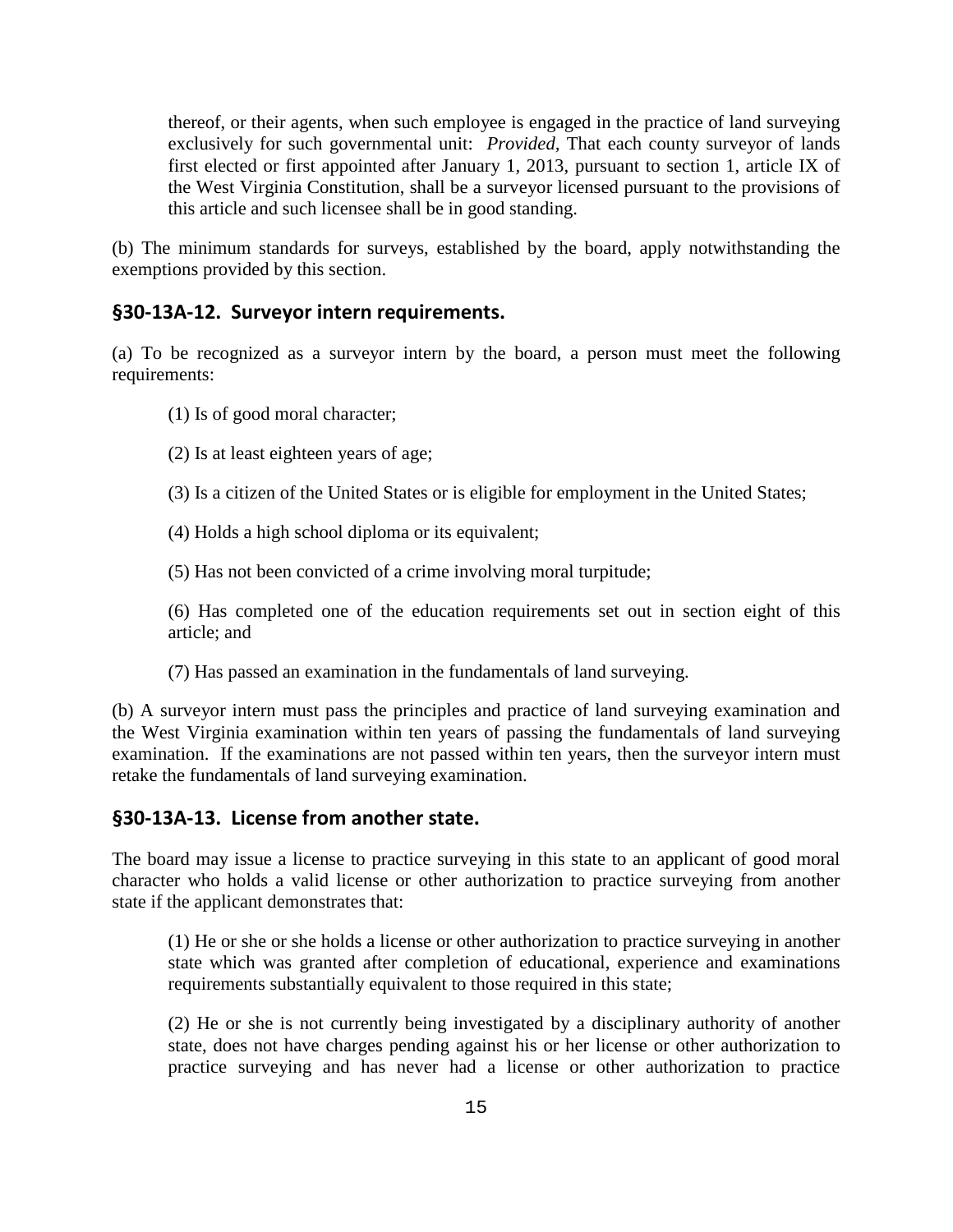surveying revoked;

(3) He or she has not previously failed an examination for licensure in this state;

(4) He or she has paid all the applicable fees; and

(5) Has completed such other action as required by the board.

# **§30-13A-14. License, endorsement and certificate of authorization renewal requirements.**

(a) A licensee or endorsee wanting to continue in active practice shall, annually or biennially, on or before July 1, renew his or her license or endorsement and pay a renewal fee.

(b) A certificate holder wanting to continue in active practice shall, annually or biennially, on or before January 1, renew the certificate and pay a renewal fee.

(c) The board shall charge a fee for each a renewal and a late fee for any renewal not paid by the due date.

(d) The board shall require as a condition of renewal that each licensee or endorsee complete continuing education.

(e) The board may deny an application for renewal for any reason which would justify the denial of an original application for a license, endorsement or certificate of authorization.

(f) The board may authorize the waiving of the renewal fee of a licensee or endorsee during the period when he or she is on active duty with any branch of the armed services.

## **§30-13A-15. Inactive license requirements.**

(a) A licensee who does not want to continue in active practice shall notify the board in writing and be granted inactive status.

(b) A person granted inactive status shall pay an inactive fee and is exempt from the continuing education requirements and cannot practice in this state.

(c) When an inactive licensee wants to return to active practice, he or she must complete all the continuing education requirements and pay all the applicable fees as determined by the board.

## **§30-13A-16. Delinquent and expired license requirements.**

(a) If a license is not renewed when due, then the board shall automatically place the licensee on delinquent status.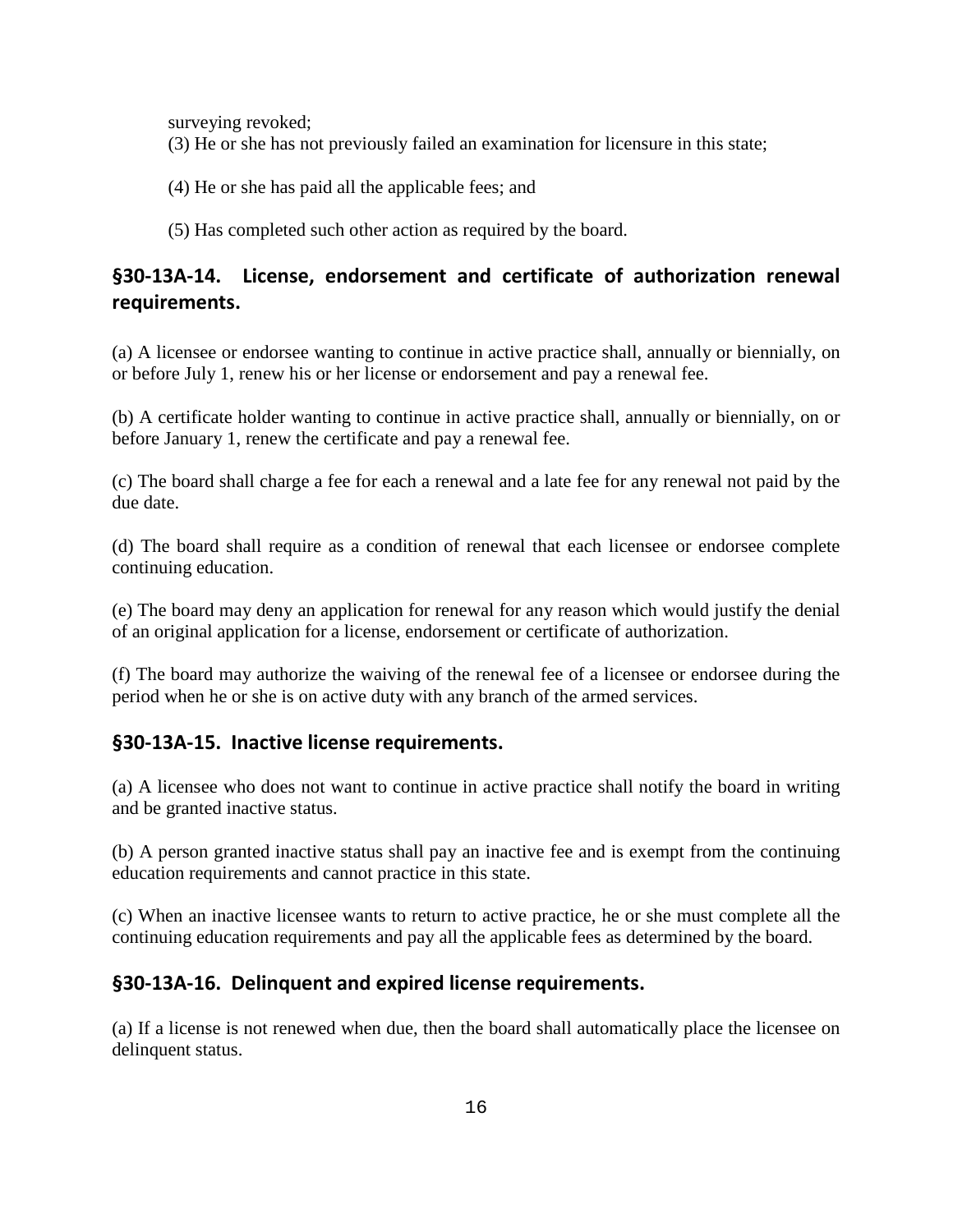(b) The fee for a person on delinquent status shall increase at a rate, determined by the board, for each month or fraction thereof that the renewal fee is not paid, up to a maximum of thirty-six months.

(c) Within thirty-six months of being placed on delinquent status, if a licensee wants to return to active practice, he or she must complete all the continuing education requirements and pay all the applicable fees as determined by the board.

(d) After thirty-six months of being placed on delinquent status, a license is automatically placed on expired status and cannot be renewed. A person whose license has expired must reapply for a new license.

## **§30-13A-17. Retired license requirements.**

(a) A licensee who does not want to continue practicing surveying and who has chosen to retire shall notify the board in writing and may be granted retired status.

(b) A person granted retired status shall be given the honorific title of "Professional Surveyor, Retired" and cannot practice in this state.

## **§30-13A-18. Requirements for when a person fails an examination.**

(a) Any person failing any of the examinations for surveying is not permitted to work as a licensed surveyor under the provisions of this article until the person has passed all the examinations.

(b) A person failing the fundamentals of land surveying examination may still gain experience as required in section eight of this article until he or she passes the examination.

(c) A person who has passed the fundamentals of land surveying examination, but failed the principles and practice examination or West Virginia examination may only work as a surveyor intern under the direct supervision of a licensee or a person authorized in another jurisdiction to engage in the practice of surveying until he or she passes all of the examinations.

## **§30-13A-19. Display of license, endorsement and certificate of authorization.**

(a) The board shall prescribe the form for a license, endorsement and certificate of authorization and may issue a duplicate license, endorsement and certificate of authorization upon payment of a fee.

(b) A licensee, endorsee and certificate holder shall conspicuously display his or her license, endorsement or certificate of authorization at his or her principal place of practice.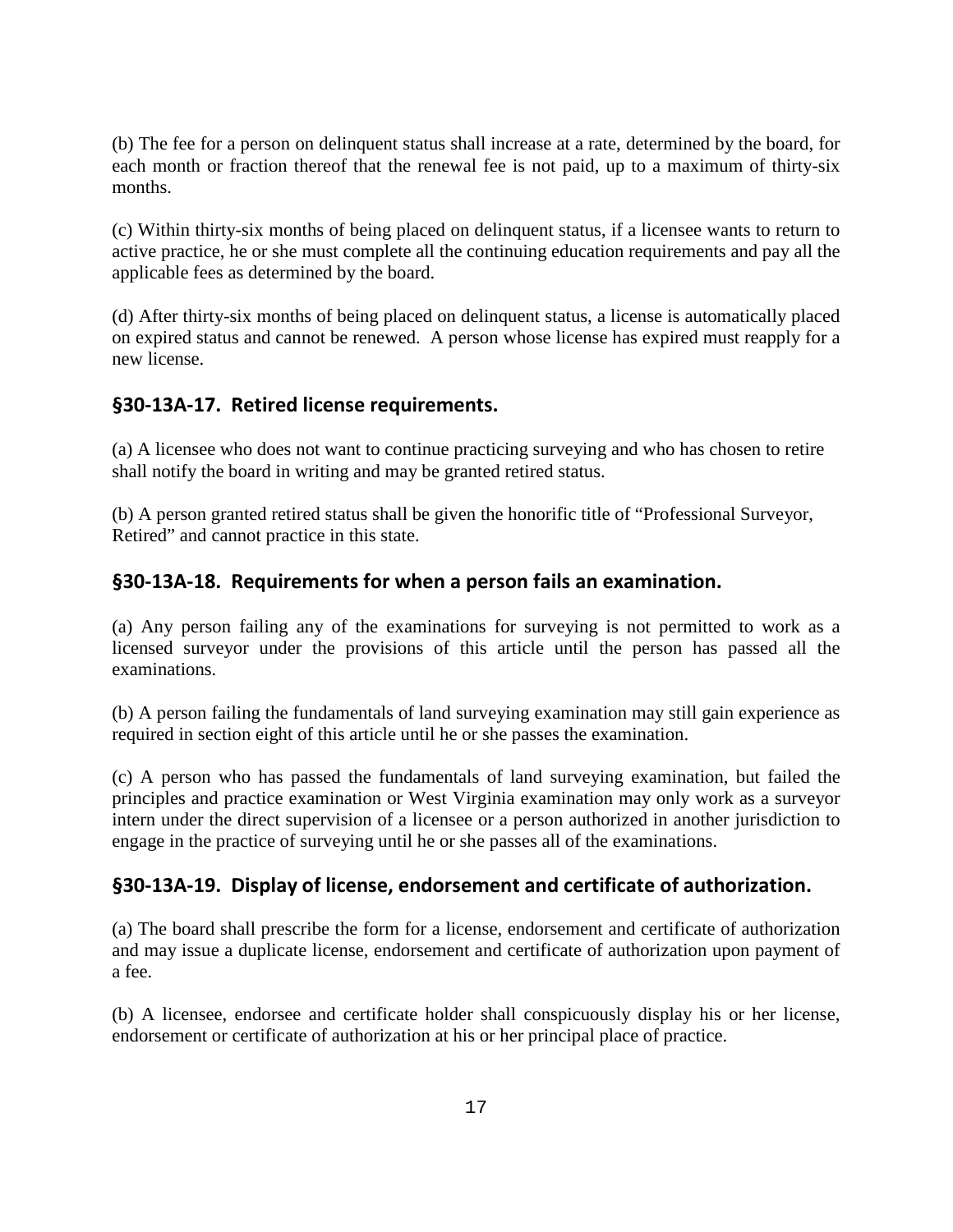## **§30-13A-20. Certificate of authorization requirements.**

(a) Each firm practicing surveying in West Virginia shall have a certificate of authorization.

- (b) The board shall issue a certificate of authorization to a firm that:
	- (1) Practices surveying in West Virginia;
	- (2) Provides proof that the firm has employed a surveyor-in-charge;
	- (3) Has paid all applicable fees; and
	- (4) Completes such other requirements as specified by the board.

## **§30-13A-21. Surveyor-in-charge requirements.**

(a) A firm practicing surveying must operate all surveying activities under the supervision and management of a surveyor-in-charge who shall be a licensee who is licensed in this state.

(b) The designated surveyor-in-charge is responsible for the surveying work in this state provided by the firm.

(c) A licensee cannot be designated as a surveyor-in-charge for more than one firm without approval of the board.

(d) A licensee who performs part-time or consulting surveying services for a firm cannot be designated as a surveyor-in-charge for that firm unless the licensee is an officer, a majority interest holder or owner of the firm.

(e) The responsibilities of a surveyor-in-charge include:

(1) Renewal of the certificate of authorization;

(2) Notification to the board of any change in the surveyor-in-charge;

(3) Supervising the firm's employees, including licensees, and other personnel providing surveying services in this state; and

(4) Ensuring that the policies of the firm adhere to the provisions of this article.

(f) The board may authorize a licensee to supervise the work of an individual that is not an employee of the licensee, nor is employed by the same firm as the licensee. The potential supervisor must apply to the board for this authorization.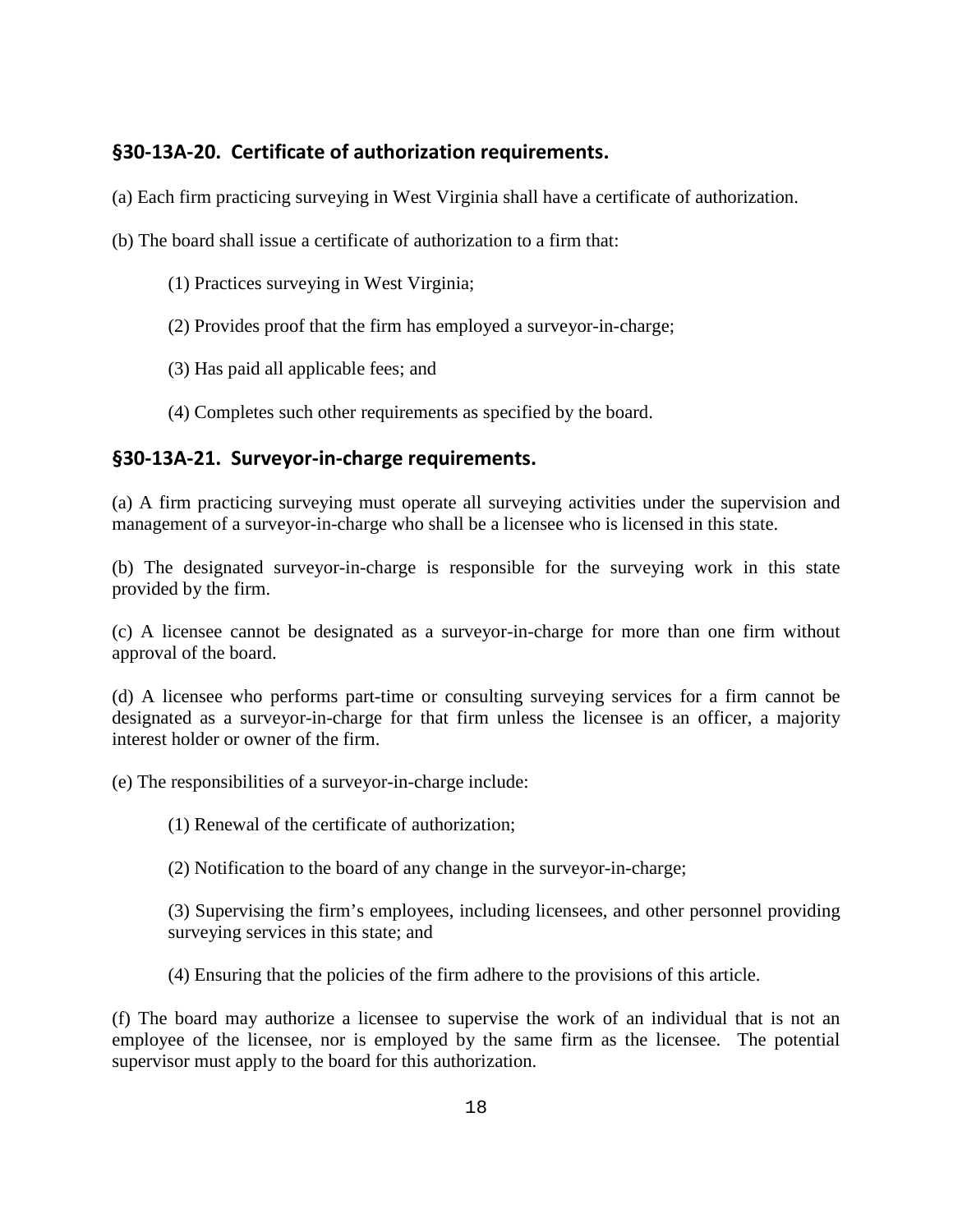# **§30-13A-22. Complaints; investigations; due process procedure; grounds for disciplinary action.**

(a) The board may upon its own motion based on credible information, and shall upon the written complaint of any person, cause an investigation to be made to determine whether grounds exist for disciplinary action under this article.

(b) Upon initiation or receipt of the complaint, the board shall provide a copy of the complaint to the licensee or certificate holder.

(c) After reviewing any information obtained through an investigation, the board shall determine if probable cause exists that the licensee or certificate holder has violated this article.

(d) Upon a finding that probable cause exists that the licensee or certificate holder has violated this article, the board may enter into a consent decree or hold a hearing for the suspension or revocation of the license or certificate of authorization or the imposition of sanctions against the licensee or certificate holder. Any hearing shall be held in accordance with the provisions of this article.

(e) Any member of the board or the executive secretary of the board may issue subpoenas and subpoenas duces tecum to obtain testimony and documents to aid in the investigation of allegations against any person regulated by the article.

(f) Any member of the board or its executive secretary may sign a consent decree or other legal document on behalf of the board.

(g) The board may, after notice and opportunity for hearing, deny or refuse to renew, suspend, restrict or revoke the license or certificate of authorization of, or impose probationary conditions upon or take disciplinary action against, any licensee or certificate holder for any of the following reasons once a violation has been proven by a preponderance of the evidence:

(1) Obtaining a license or certificate of authorization by fraud, misrepresentation or concealment of material facts;

(2) Being convicted of a felony or other crime involving moral turpitude;

(3) Being guilty of unprofessional conduct which placed the public at risk;

(4) Intentional violation of a lawful order or legislative rule of the board;

(5) Having had a license or other authorization to practice revoked or suspended, or other disciplinary action taken by the proper authorities of another jurisdiction;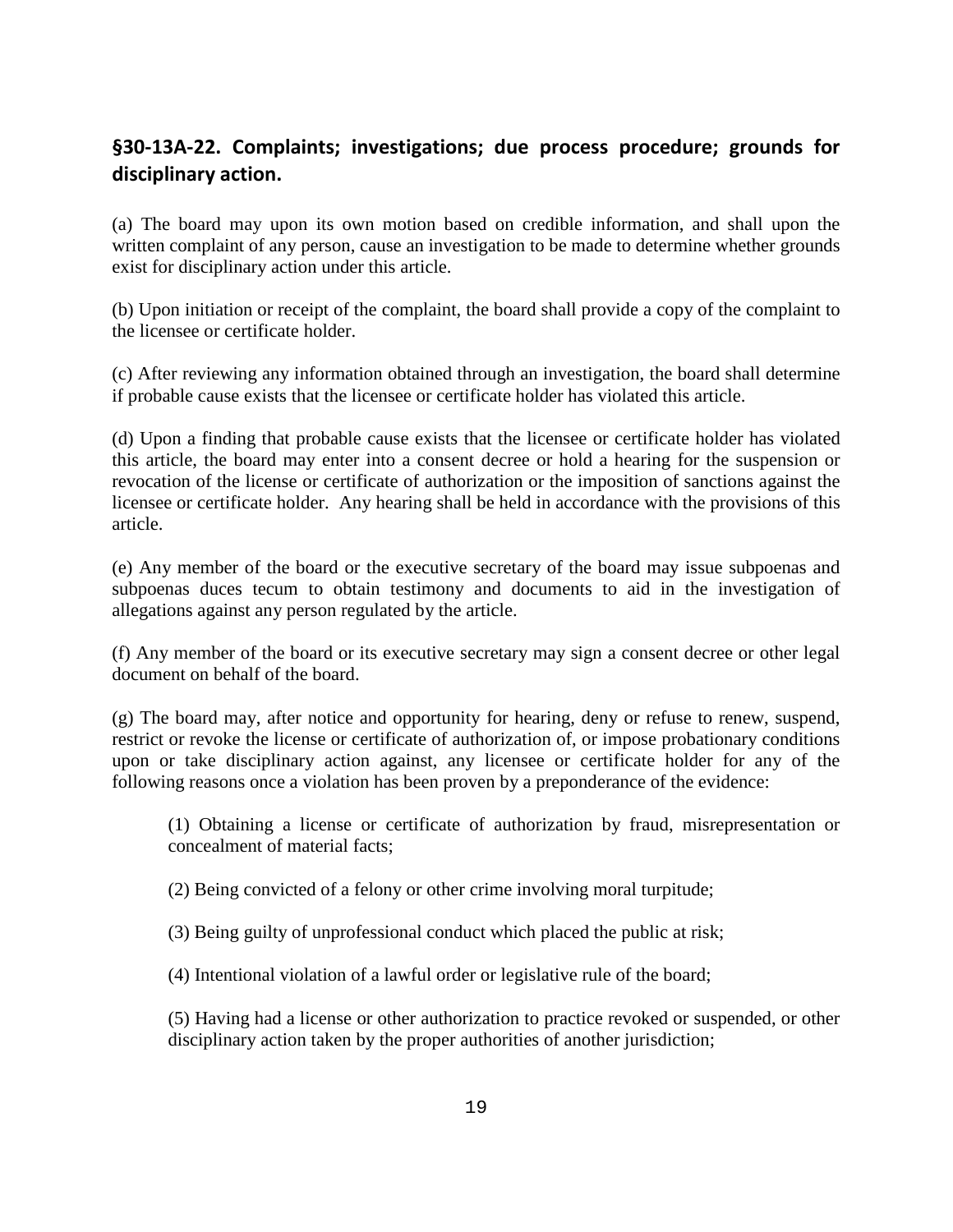(6) Aiding or abetting unlicensed practice; or

(7) Engaging in an act while acting in a professional capacity which has endangered or is likely to endanger the health, welfare or safety of the public.

(h) For the purposes of subsection [g] of this section, disciplinary action may include:

- (1) Reprimand;
- (2) Probation;
- (3) Restrictions;

(4) Administrative fine, not to exceed \$1,000 per day per violation;

(5) Mandatory attendance at continuing education seminars or other training;

(6) Practicing under supervision or other restriction; or

(7) Requiring the licensee or certificate holder to report to the board for periodic interviews for a specified period of time.

(i) In addition to any other sanction imposed, the board may require a licensee or certificate holder to pay the costs of the proceeding.

### **§30-13A-23. Procedures for hearing.**

(a) Hearings are governed by the provisions of section eight, article one of this chapter.

(b) The board may conduct the hearing or elect to have an administrative law judge conduct the hearing.

(c) If the hearing is conducted by an administrative law judge, at the conclusion of a hearing he or she shall prepare a proposed written order containing findings of fact and conclusions of law. The proposed order may contain proposed disciplinary actions if the board so directs. The board may accept, reject or modify the decision of the administrative law judge.

(d) Any member or the executive secretary of the board has the authority to administer oaths, examine any person under oath and issue subpoenas and subpoenas duces tecum.

(e) If, after a hearing, the board determines the licensee or certificate holder has violated provisions of this article, a formal written decision shall be prepared which contains findings of fact, conclusions of law and a specific description of the disciplinary actions imposed.